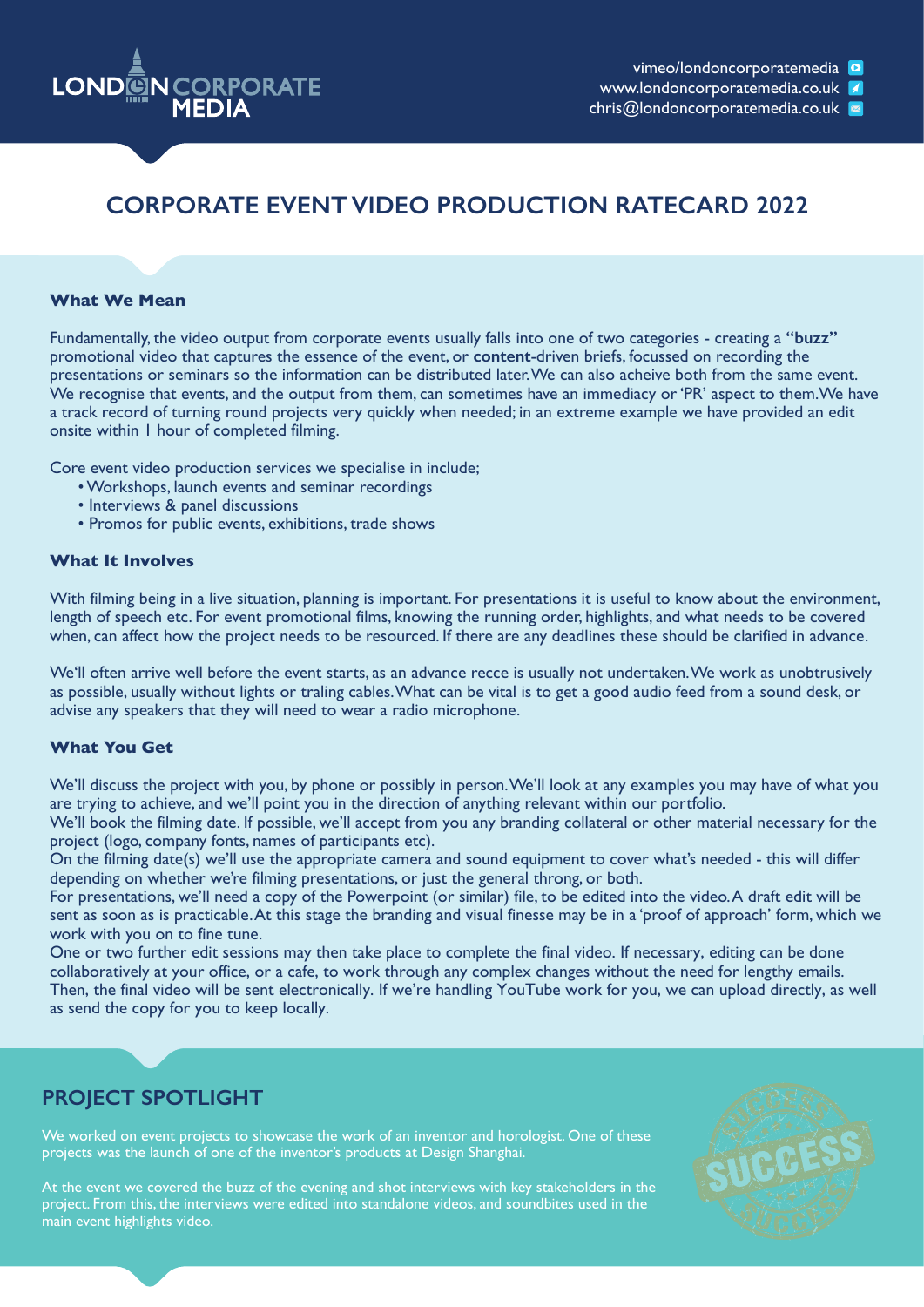

www.londoncorporatemedia.co.uk

chris@londoncorporatemedia.co.uk

**CLIENT TESTIMONIAL**

You have captured the mood and happiness of the day perfectly. This will not only provide those that were there with a tangible record of their day but also provides something of an insight to those that were unable to attend on this occasion. To say that I am delighted with your work would be an understatement. Thank you!

**Tim Williams, Events, Guildford Rugby Club**

## **CLASSIC PACKAGE 6875**

A half-day 'buzz' shoot with a single HD camera and cameraman. We follow the event from guest arrival to final mingling. We can also film some 'vox pop' interviews too.

Editing to create a video with your company logo added, caption for any speakers, royalty-free music soundtrack and closing slide.

Ideal for a breakfast or evening event.

# **PRIME PACKAGE**

A full day shoot with a single HD camera and cameraman, covering presentations only.

Editing to create individual videos of each of the presentations, intercut with the slides, and given an opening logo/title slide and closing slide.

Well suited to a day of seminars which are recorded for later distribution.

## **PREMIER PACKAGE**

A full day shoot with one or two HD cameras and 1 cameraman. Shooting all the presentations for use as individual videos. Also covering the buzz of the day (arrivals, coffee, mingling) with vox pop interviews taken during the breaks.

Editing to create multiple content videos plus a buzz video with your company logo added, caption for any speakers, royalty-free music soundtrack and closing slide.





**£1495**

**£1795**